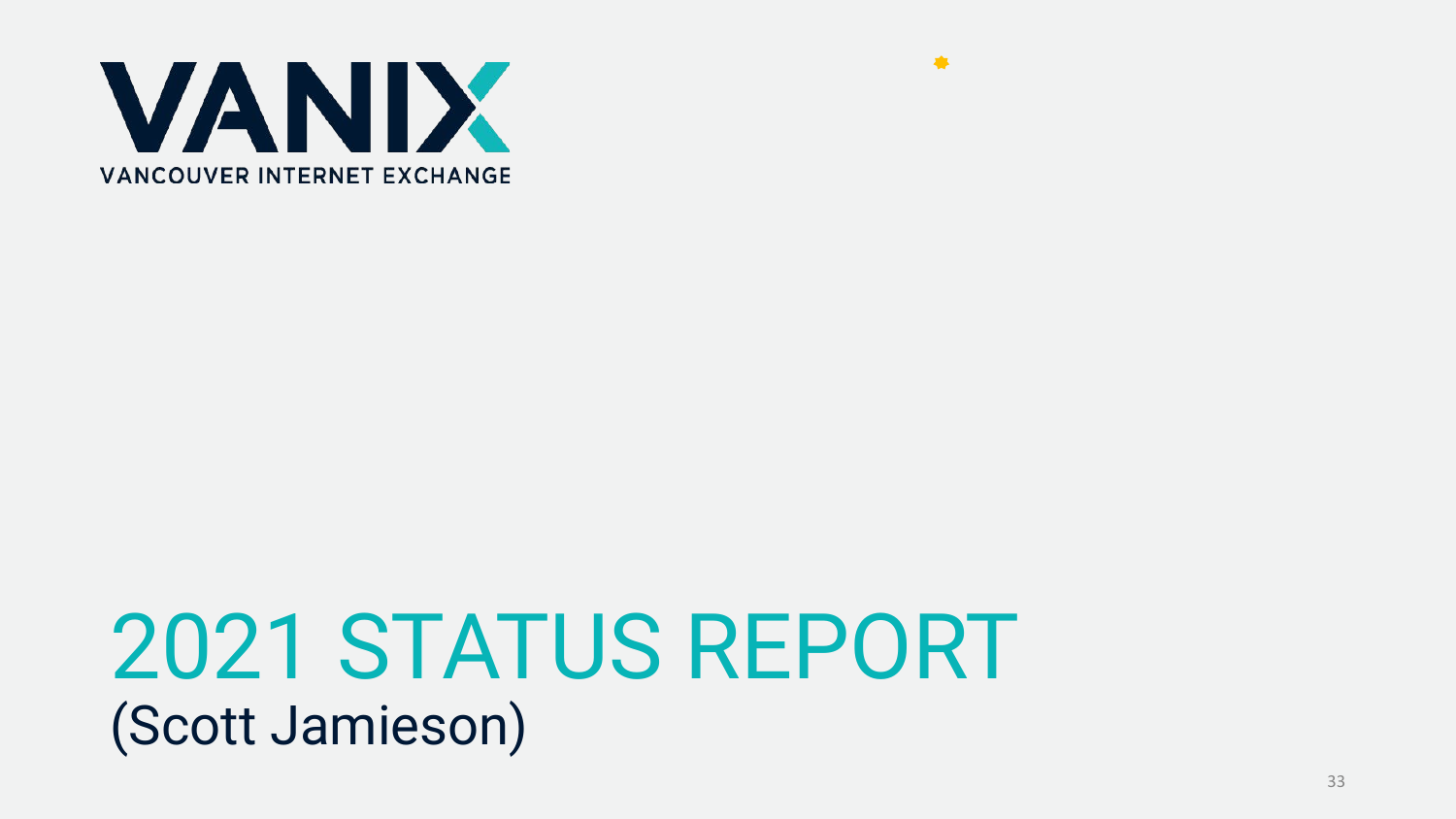

Last three years were focused on three Strategic Priorities:

- Increasing Value for Participants
- Enhancing the Exchange's Profile
- Growing Organizational Capacity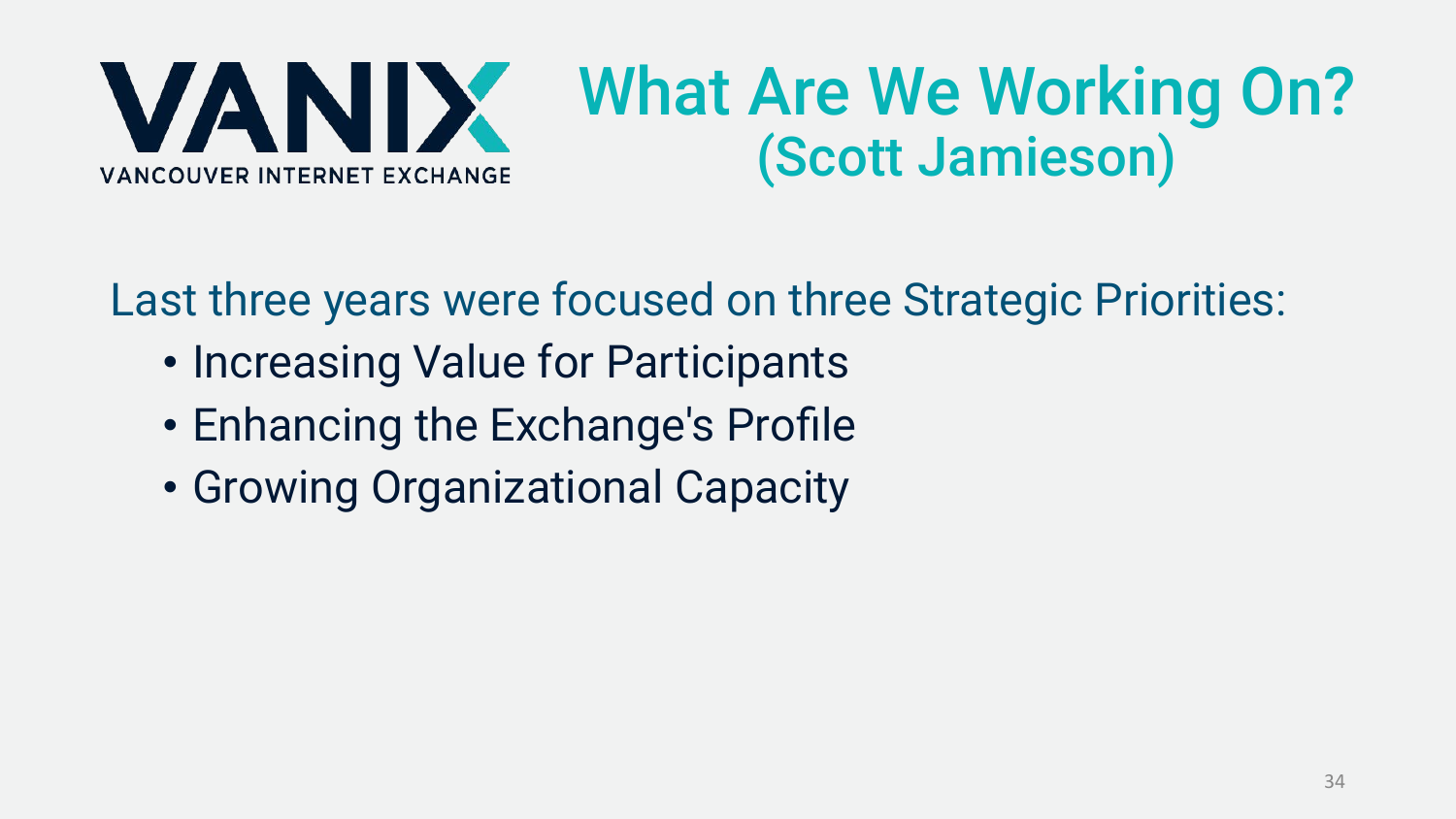

### Priority 1 - *Increasing Value for Participants:*

- Pricing decreases and promos
- Expansion to VAN3
- Increasing traffic and offering 100 Gbps Ports
- ARISTA Switching Platform
- Highly available network
- MANRS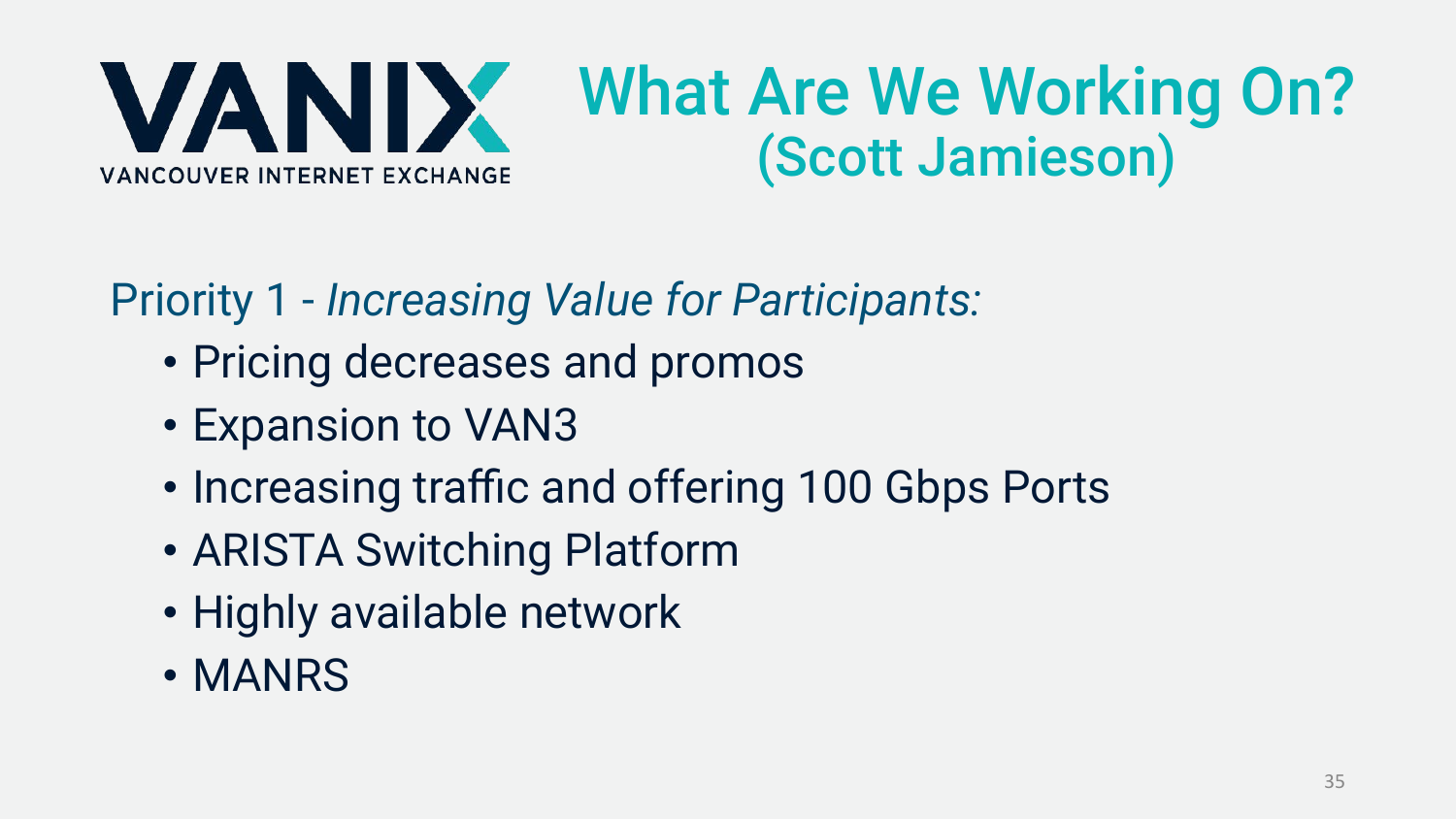

### **New peers:**

- Akamai
- Delta Cable Communications
- Fortinet
- Swift Internet
- Goco Technology
- Metro Optic
- Subspace Communications

#### **Service Upgrades:**

- CANARIE Inc
- Hurricane Electric
- iDigital
- Pacific Servers
- Questzones
- Robson Communications Inc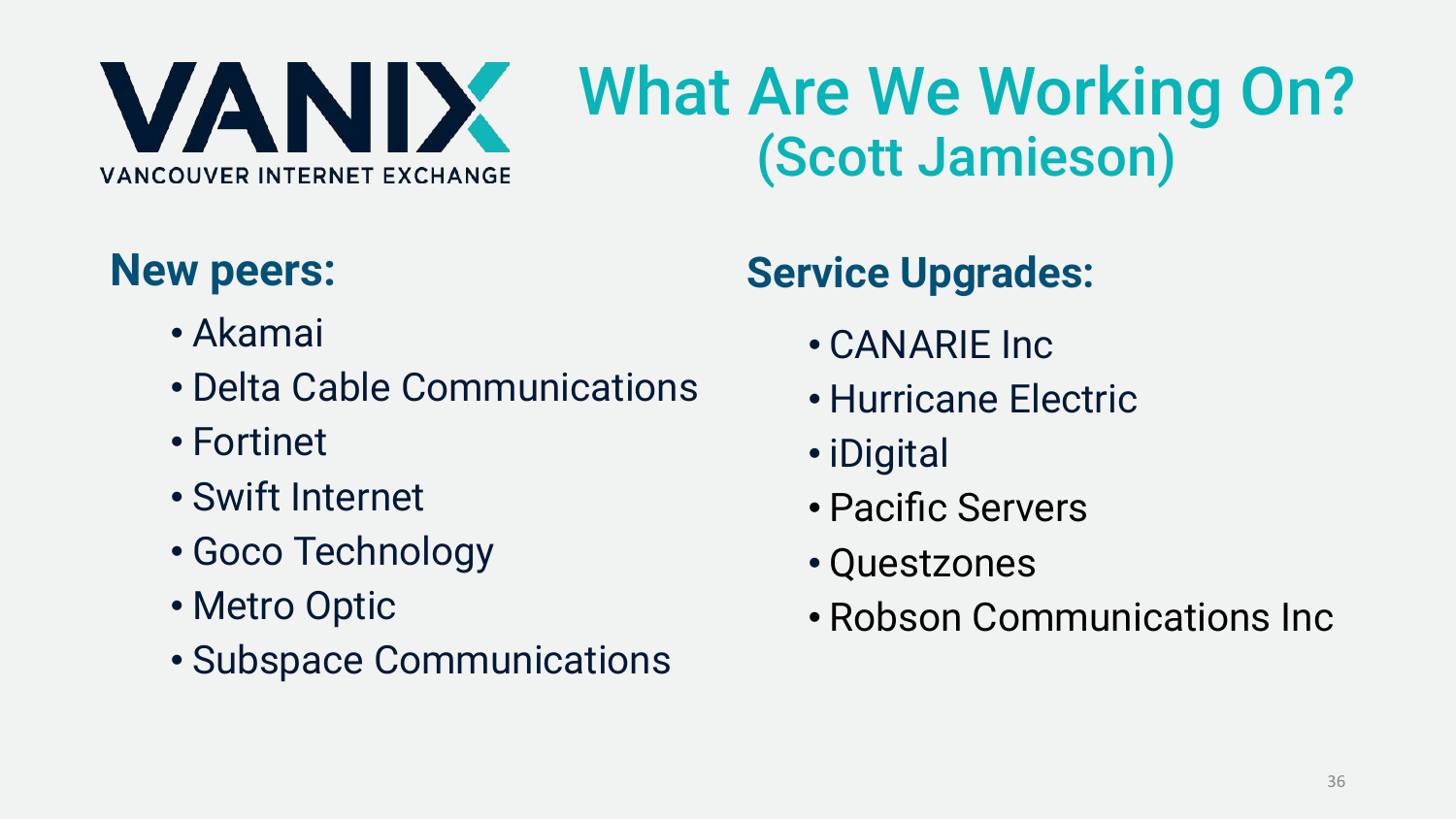

Priority 2 - *Enhancing the Exchange's Profile* 

- Industry events (limited by COVID)
- Increased direct outreach to potential participants & sponsors
- PR & Media releases